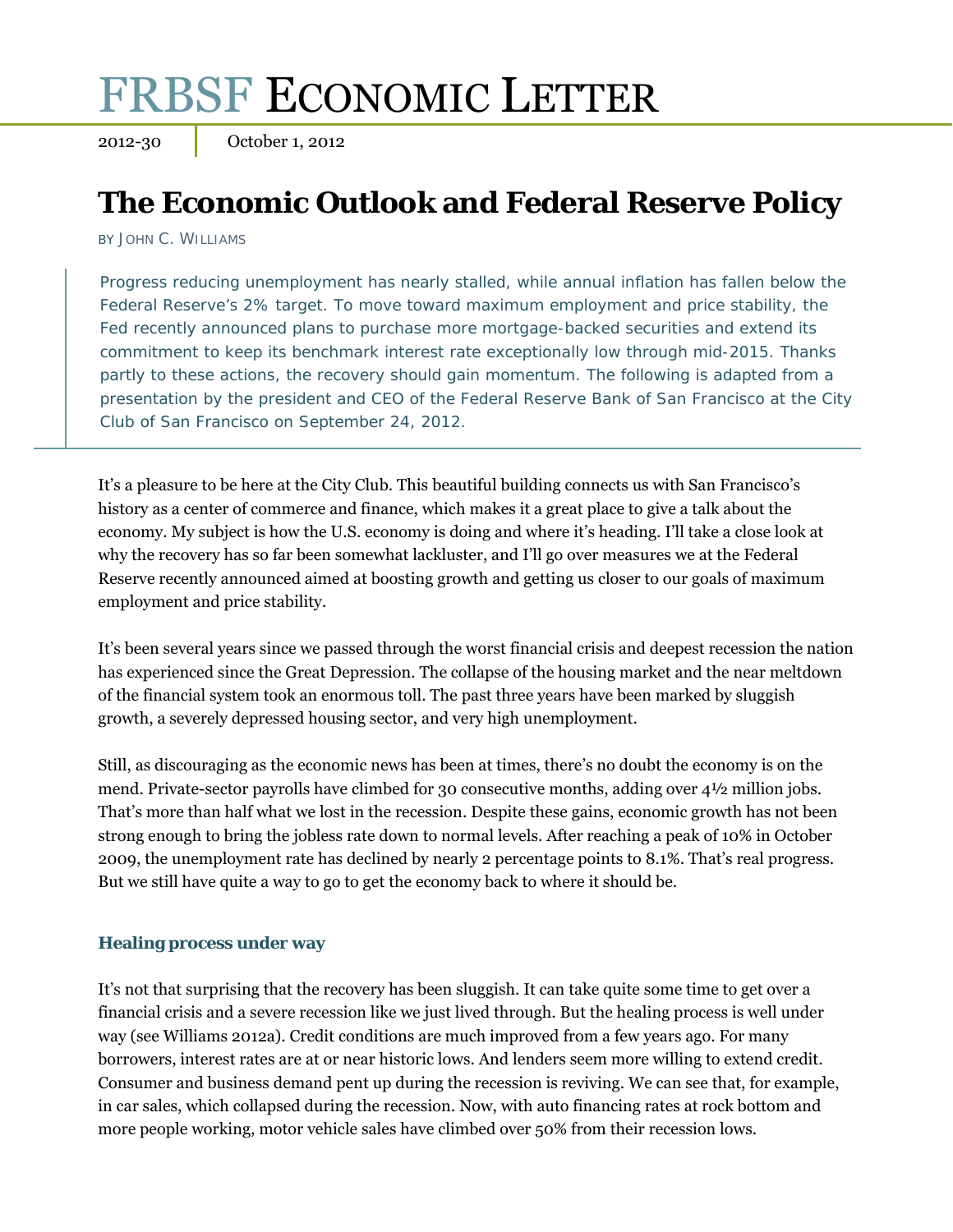Another encouraging development is that housing is once more showing signs of life. With the economy improving, mortgage rates at historically low levels, and homes extraordinarily affordable, confidence is returning to the housing market. Home sales are rising, and inventories of unsold homes have come down. We've started working off the huge backlog of foreclosed properties. Nationally, home prices have stabilized and are starting to rise. Here in San Francisco, we can even say that the housing market is heating up.

The recovery in housing includes a rebound in home construction, something particularly important for the health of the overall economy. Housing starts simply collapsed during the downturn, plummeting from a seasonally adjusted annual pace of over 2 million new units during the boom to around half a million in the depths of the recession. It's clear that, as a country, we built too many homes during the housing bubble. But it's just as clear that the dearth of homebuilding over the past four years can't continue forever if we are going to have enough homes for the nation's growing population. The latest data show housing starts rising to an annual rate of 750,000 units. That's a big increase from three years ago, but still well short of the longer-run trend of about 1.5 million units. Over the next few years, an ongoing recovery in housing construction should be one of the key drivers of economic growth.

# **Factors threatening the recovery**

I've highlighted a few sectors—autos and housing—that were hard hit during the recession, but are on their way back. Why then are we unable to shift into a higher gear of growth? Three reasons stand out: the European debt crisis and recession, the budget squeeze at all levels of government in the United States, and a pervasive sense of uncertainty.

I'll start with the situation in Europe. The crisis there has been a dark cloud hanging over global financial markets and our own economy for the past two years. Greece has already defaulted on its sovereign debt. Several other countries in the euro area are under severe stress. The European Union and the International Monetary Fund have put in place emergency support programs for Ireland and Portugal, in addition to Greece. It's a story that is in many ways familiar to Americans—too much borrowing, creditors exposed to huge losses, and investors running for cover. But there are critical differences. In Europe's case, some national governments are now in danger of default. In Greece, the government simply borrowed too much. In other countries, governments made large commitments to aid failing financial institutions. In all these cases, the downturn strained budgets further. As fear spread, these governments found themselves paying ever-higher interest rates, which made their fiscal plight even worse.

What started as a financial problem has morphed into a general economic downturn—and the shock waves are hitting us. With Europe in recession, U.S. companies are seeing lower demand for their products. The same is true for other countries that sell to Europe, such as China, and they are experiencing slowdowns as a result.

European authorities have taken important steps to contain the crisis. Recently, the European Central Bank announced a bold plan to stabilize the markets for government debt of countries under stress. This plan should buy time for European governments to put in place more comprehensive solutions for their banking and sovereign debt problems. But it is far from certain that European leaders will succeed in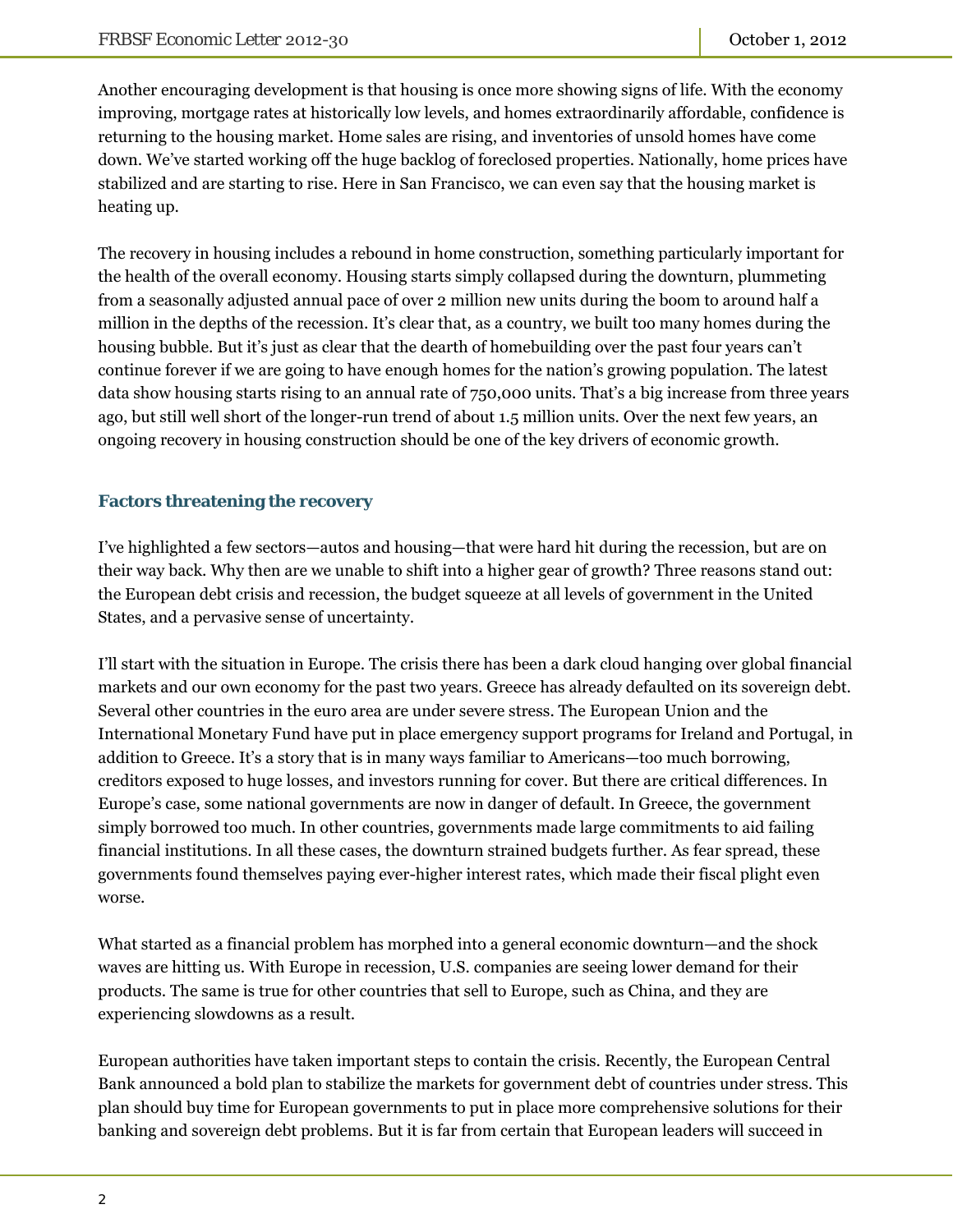doing so. One challenge is that, in exchange for aid, authorities have demanded austerity measures, including tax increases and deep spending cuts. In the longer term, these measures are needed to put the government budgets of these countries on sustainable paths. But, in the near term, austerity has held down economic growth further, prolonging economic downturns and making it even tougher to trim budget deficits.

Europe is by no means the only thing pressing on the U.S. economy now. In our country, tax cuts and spending increases gave the economy a badly needed boost in the depths of the recession and early in the recovery. But these stimulus measures have been unwinding. At the same time, states and localities have cut spending and raised taxes as they struggled to balance their budgets. As a result, fiscal policy in the United States has shifted from the accelerator to the brakes as far as growth is concerned (see Lucking and Wilson 2012). The numbers tell the story. Government consumption expenditures and investment, adjusted for inflation, have declined 5.4% over the past two years. That's equivalent to more than a 1% reduction in gross domestic product. This shrinkage of the government sector can also be seen in employment at the state, local, and federal levels. Total government employment has fallen by 680,000 jobs, or 3%, over the past four years.

The drag on the economy coming from shrinking government employment and lower spending could turn dramatically worse at the beginning of 2013. You may have heard the expression "fiscal cliff." It refers to large federal tax increases and spending cuts that will automatically take place under current legislation. These include ending the temporary payroll tax cut and extended unemployment benefits. Caps on some federal outlays and sharp cuts in others are also set to go into effect. In addition, the Bushera tax cuts are scheduled to expire.

To be sure, I don't expect all these tax hikes and spending cuts to take place as scheduled. For example, it's likely that the Bush tax cuts will be extended temporarily and that some spending cuts will be deferred. Still, there's little doubt that a number of austerity measures will hit. I expect that to slow our economy's forward progress.

If my prediction is wrong though, and the entire range of fiscal cliff measures stays in place, the effects on the economy next year would be much more severe. The nonpartisan Congressional Budget Office estimates that the complete fiscal cliff package would knock 2¼ percentage points off growth in 2013 and push unemployment up a percentage point compared with the less draconian scenario I expect. If that happens, the economy could find itself teetering on the brink of recession.

This brings me to the third factor restraining growth: uncertainty. The crisis in Europe, the fiscal cliff, and, more generally, the tumultuous events of the past five years have unsettled consumers and businesses alike. In particular, they have fostered a high degree of uncertainty about the future and undermined the economic confidence that spurs spending and investment. Greater uncertainty causes households and businesses to save more out of fear over what lies ahead. With everyone hunkering down and preparing for the worst, businesses see a drop-off in demand for their goods and services. That in turn damps economic growth and drives up unemployment (see Bloom 2009 and Leduc and Liu 2012). Just about everyone I talk with stresses that pervasive uncertainty is holding back hiring and investment. Indeed, uncertainty about the economy—including federal fiscal policy—appears to have all but paralyzed some businesses, prompting them to postpone capital spending and payroll expansions.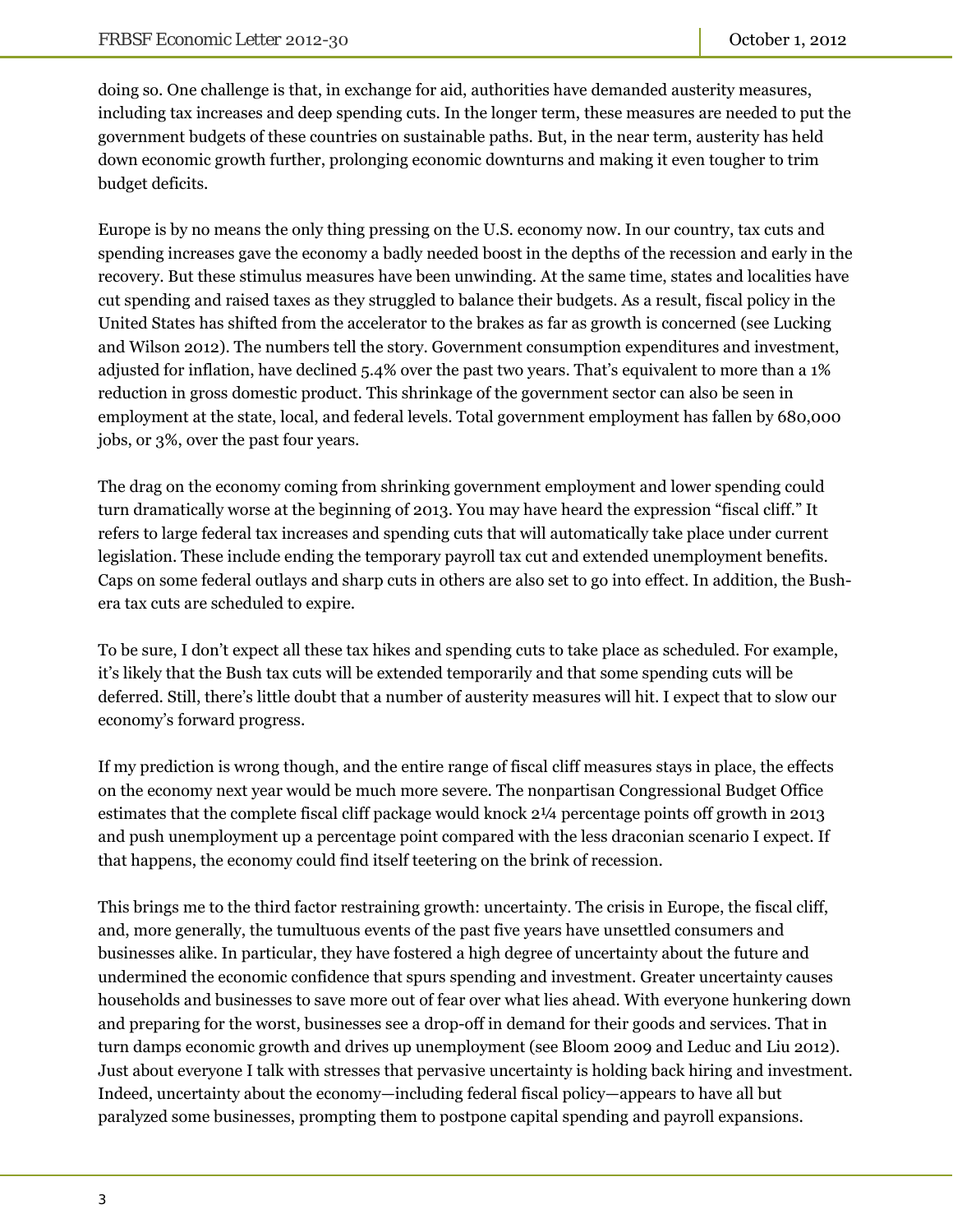## **The Fed's recent stimulus actions**

I'd like now to offer my economic outlook and talk about what the Federal Reserve is doing to help keep our economy on the road of recovery, while keeping inflation low. As a backdrop for this discussion, it's useful to say a few words about the goals of monetary policy. Congress assigned the Fed two goals in setting monetary policy: maximum employment and price stability. In considering what maximum employment is, economists look at the unemployment rate. We tend to think of maximum employment as the level of unemployment that pushes inflation neither up nor down. This is the so-called natural rate of unemployment. It is a moving target that depends on how efficient the labor market is at matching workers with jobs. Although we can't know exactly what the natural rate of unemployment is at any point in time, a reasonable estimate is that it is currently a little over 6% (see Daly et al. 2012 and Williams 2012b). In other words, right now, an unemployment rate of about 6% would be consistent with the Fed's goal of maximum employment. In terms of the Fed's other statutory goal—price stability—our monetary policy body, the Federal Open Market Committee, or FOMC, has specified that a 2% inflation rate is most consistent with our dual mandate.

So, how are we doing on these goals? As I said earlier, the economy continues to grow and add jobs. However, the current 8.1% unemployment rate is well above the natural rate, and progress on reducing unemployment has nearly stalled over the past six months. If we hadn't taken additional monetary policy steps, the economy looked like it could get stuck in low gear. That would have meant that, over the next few years, we would make relatively modest further progress on our maximum employment mandate. What's more, the job situation could get worse if the European crisis intensifies or we go over the fiscal cliff. Progress on our other mandate, price stability, might also have been threatened. Inflation, which has averaged 1.3% over the past year, could have gotten stuck below our 2% target.

For the FOMC, this was the sobering set of circumstances we were staring at during our most recent policy meeting. Faced with this situation, it was essential that we at the Fed provide the stimulus needed to keep our economy moving toward maximum employment and price stability. So, at our meeting, we took two strong measures aimed at achieving this goal (Board of Governors 2012b).

First, we announced a new program to purchase \$40 billion of mortgage-backed securities every month. This is in addition to our ongoing program to expand our holdings of longer-term Treasury securities by \$45 billion a month. Second, we announced that we expect to keep short-term interest rates low for a considerable time, even after the economy strengthens. Specifically, we expect exceptionally low levels of our benchmark federal funds rate at least through mid-2015.

These actions work the same way monetary policy always does—by lowering borrowing costs and improving broader financial conditions (see Williams 2011). For example, low interest rates cut the cost of borrowing to buy a car, making people more willing to make the purchase. And, as car sales increase thanks to low interest rates—automakers need to produce more cars and more parts, which leads them to hire additional factory workers. This is exactly the kind of virtuous circle that provides the oomph in a healthy economic recovery.

We have already seen some benefits of our ongoing stimulus programs in the notable improvements in the sectors of our economy that are especially sensitive to interest rates, such as autos and housing. In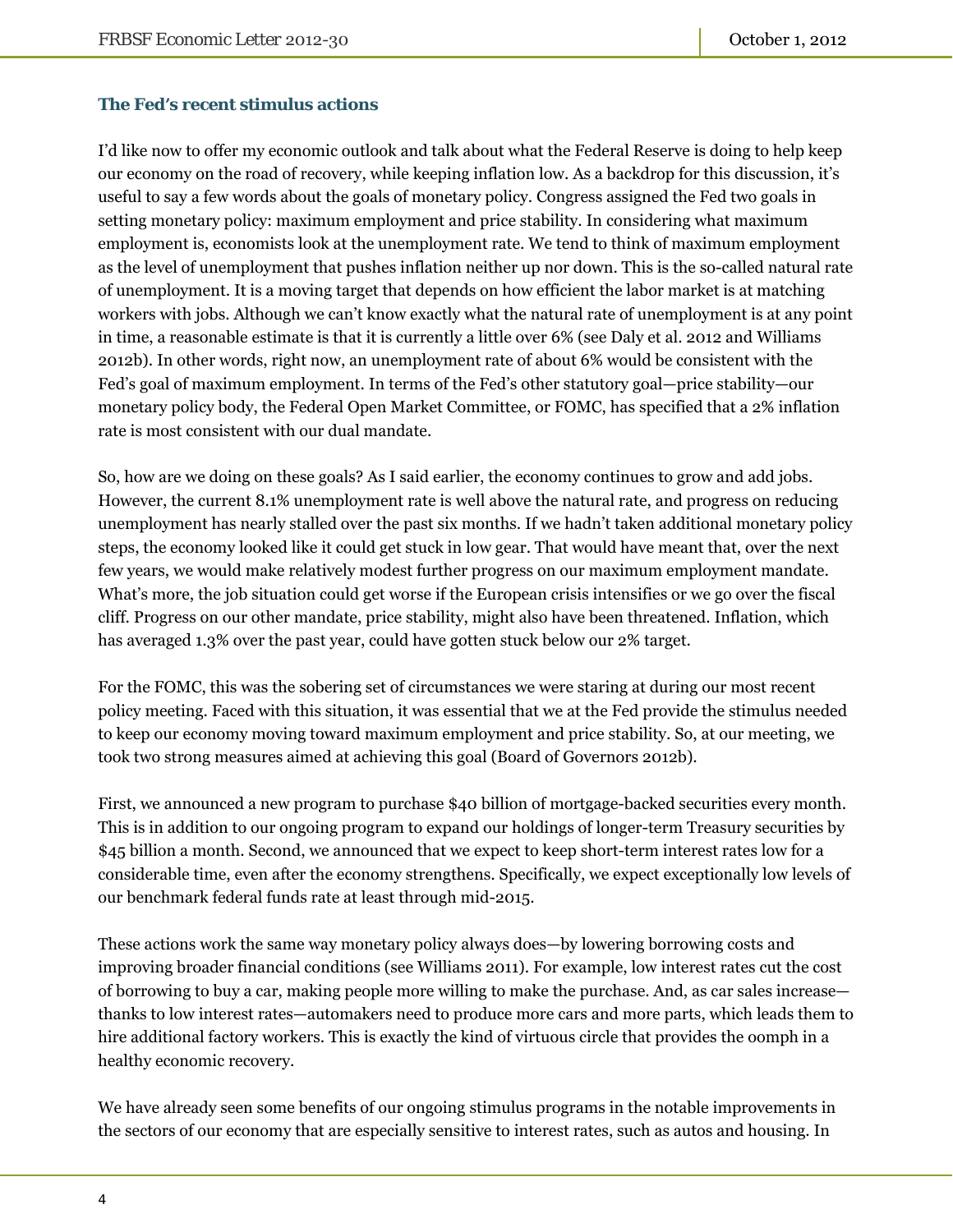particular, purchases of mortgage-backed securities have been very effective at bringing down mortgage rates (see Gagnon et al. 2011). As I noted, the housing market remains depressed, but is now showing signs of life. Lower mortgage rates should provide another shot in the arm to the housing recovery at just the right time, just as it is beginning to generate some real forward momentum. Lower rates make owning a home more affordable, which increases demand for new housing. This increase in demand should put upward pressure on depressed house prices, making it easier for existing homeowners to refinance or sell their homes. The happy result could be a positive feedback loop of growing confidence and improving fundamentals in the housing market.

Thanks in part to the recent policy actions, I anticipate the economy will gain momentum over the next few years. I expect real gross domestic product to expand at a modest pace of about 1¾% this year, but to improve to 2½% growth next year and 3¼% in 2014. With economic growth trending upward, I see the unemployment rate gradually declining to about 7¼% by the end of 2014. Despite improvement in the job market, I expect inflation to remain slightly below 2% for the next few years as increases in labor costs remain subdued and public inflation expectations stay at low levels.

Of course, my projections, like any forecast, may turn out to be wrong. That's something we kept in mind when we designed our new policy measures. Specifically, an important new element is that our recently announced purchase program is intended to be flexible and adjust to changing circumstances. Unlike our past asset purchase programs, this one doesn't have a preset expiration date. Instead, it is explicitly linked to what happens with the economy. In particular, we will continue buying mortgage-backed securities until the job market looks substantially healthier. We said we might even expand our purchases to include other assets.

This approach serves as a kind of automatic stabilizer for the economy. If conditions improve faster than expected, we will end the program sooner, cutting back the degree of monetary stimulus. But, if the economy stumbles, we will keep the program in place as long as needed for the job market to improve substantially, in the context of price stability. Similarly, if we find that our policies aren't doing what we want or are causing significant problems for the economy, we will adjust or end them as appropriate.

Let me emphasize that these policy actions are designed to help us achieve both our goals of maximum employment and price stability. Inflation continues to be low and inflation expectations are low and stable—what we economists call well anchored. In fact, over the past four years, the inflation rate has averaged a mere 1.2%. That's the lowest rate recorded over a four-year period since the early 1960s. And longer-term inflation expectations are at about the same level they were five years ago, before the Fed began taking unconventional monetary policy actions. The Fed's recently announced actions should help move inflation up a bit closer to our 2% long-run goal.

Clearly, the bigger problem today is high unemployment. Much of the discussion about monetary policy focuses on that issue—as it should. But, I want to stress, in no way has our commitment to price stability wavered. Inflation is something we watch carefully, and we remain determined to work toward our price stability objective.

Monetary policy cannot solve all problems that affect our economy. But it can help speed the pace of recovery and get our country back on track sooner. Our policy actions are completely consistent with the statement of longer-term goals and policy strategy the FOMC released in January (Board of Governors